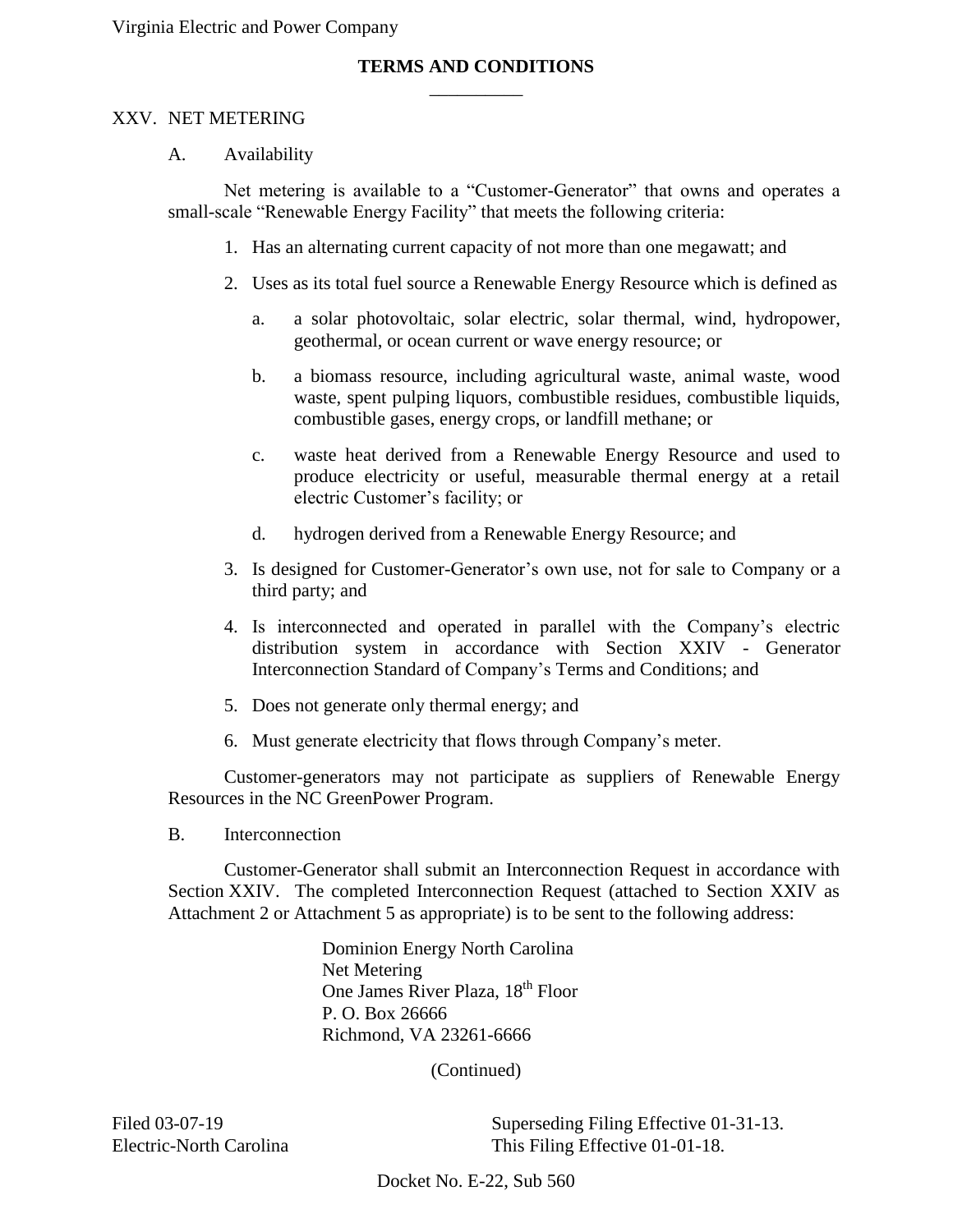# \_\_\_\_\_\_\_\_\_\_ **TERMS AND CONDITIONS**

## XXV. NET METERING (Continued)

- C. Metering
	- 1. Net metered energy shall be measured in accordance with standard metering practices by Company's metering equipment that is capable of measuring (but not necessarily displaying) power flow in both directions.
	- 2. When a Customer-Generator requests metering equipment which is intended to be read off-site and Company would not have normally provided such off-site metering, Company will charge Customer-Generator the actual cost of the meter installation.
- D. **Billing** 
	- $1<sup>1</sup>$  accordance with one of Company's applicable rate schedules that is not a time-of-use rate schedule, credit for excess electricity generated during a monthly billing period shall be carried forward to the following monthly billing period, but shall be granted to Company at no charge and the credit If Customer-Generator chooses to receive retail electric service in balance reset to zero at the beginning of each summer billing season.
	- $2.$  accordance with one of Company's applicable time-of-use rate schedules, Company shall bill Customer-Generator for the applicable of the basic customer charge, the demand charge(s), and any other charges under such applicable time-of-use rate schedule for a monthly billing period. In addition, Company shall bill Customer-Generator for kilowatt-hour usage If Customer-Generator chooses to receive retail electric service in for a monthly billing period in accordance with the following:
		- the difference by which the on-peak and off-peak kilowatt-hours supplied by Company exceed the on-peak and off-peak kilowatta. If both the on-peak and off-peak kilowatt-hours supplied by Company exceed both the on-peak and off-peak kilowatt-hours delivered by Customer-Generator to the grid, Company shall bill Customer-Generator on-peak and off-peak kilowatt-hours equal to hours delivered by Customer-Generator to the grid, respectively.
		- Company are less than both the on-peak and off-peak kilowatt- hours delivered by Customer-Generator to the grid, Company shall b. If both the on-peak and off-peak kilowatt-hours supplied by not bill Customer-Generator any on-peak and off-peak kilowatthours.

(Continued)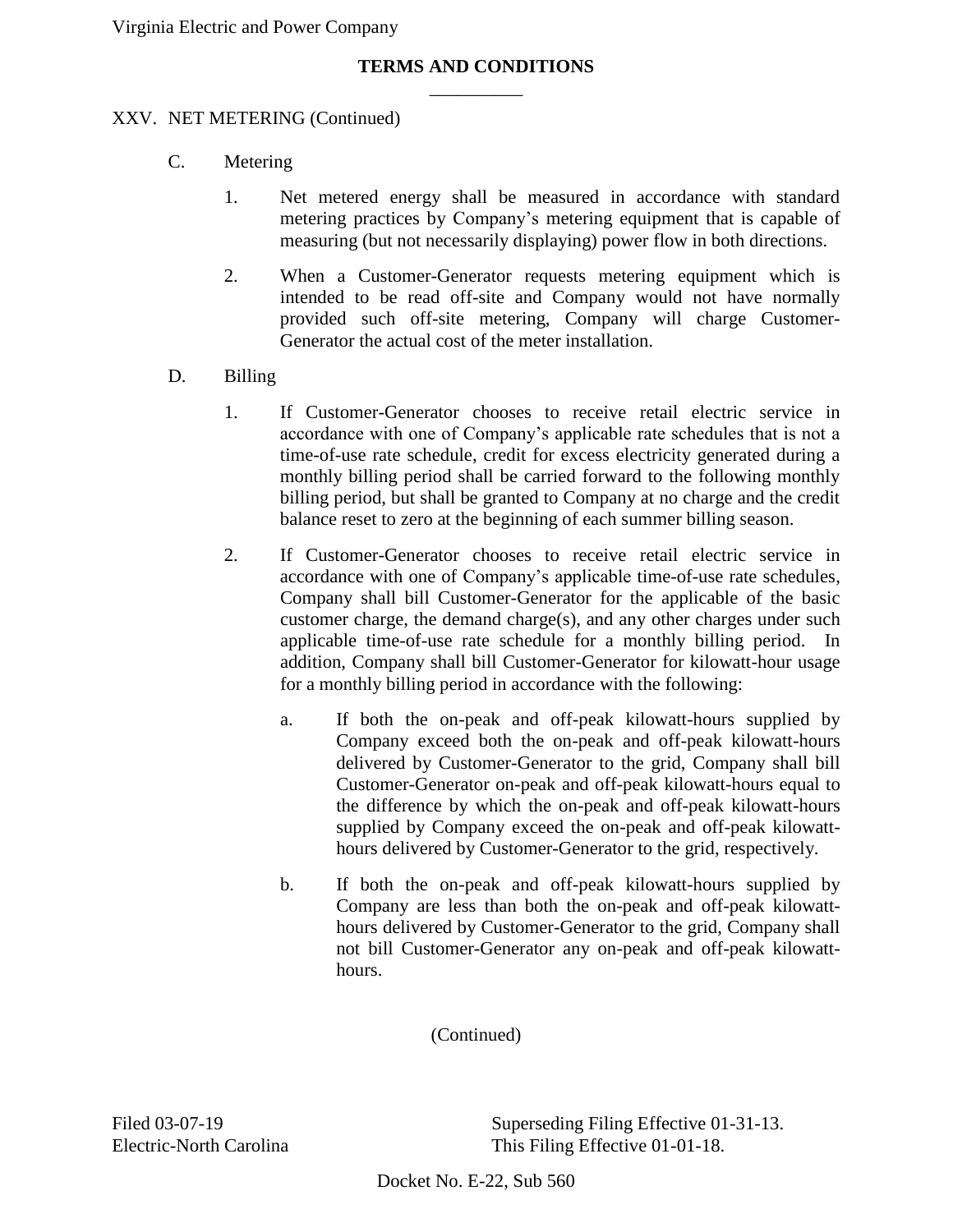## \_\_\_\_\_\_\_\_\_\_ **TERMS AND CONDITIONS**

## XXV. NET METERING (Continued)

- c. In the event either the on-peak or the off-peak kilowatt-hours delivered to the grid by Customer-Generator exceed the on-peak or off-peak kilowatt-hours supplied by Company, respectively, the following shall apply:
	- supplied by Company, the Company shall not bill for on-1) Where on-peak kilowatt-hours delivered to the grid by Customer-Generator exceed the on-peak kilowatt-hours peak kilowatt-hours and the excess (On-Peak Kilowatt-hour Credits) shall be applied to any remaining off-peak consumption, pursuant to c.4), below.
	- 2) Where on-peak kilowatt-hours supplied by Company Customer-Generator, then Company shall bill the exceed the on-peak kilowatt-hours delivered to the grid by difference.
	- 3) Where off-peak kilowatt-hours delivered to the grid by supplied by Company, the Company shall not bill for off- peak kilowatt-hours. The excess shall become Off-peak Customer-Generator exceed the off-peak kilowatt-hours Kilowatt-hour Credits.
	- 4) Where off-peak kilowatt-hours supplied by Company Customer-Generator, then Company shall first apply any difference. In the event there is any remaining off-peak Credits, such off-peak consumption shall be billed by Company. exceed off-peak kilowatt-hours delivered to the grid by On-Peak Kilowatt-hour Credits from c.1), above, to the consumption after application of On-Peak Kilowatt-hour
- Company.<br>
3. Any remaining On-peak or Off-peak Kilowatt-hour Credits shall be applied to the following monthly billing period in the same manner described in item D.2.c., above. Except that at the beginning of each summer billing season – as defined in the applicable time-of-use rate schedule, Company shall reset any remaining On-peak or Off-peak Kilowatt-hour Credits to zero.

(Continued)